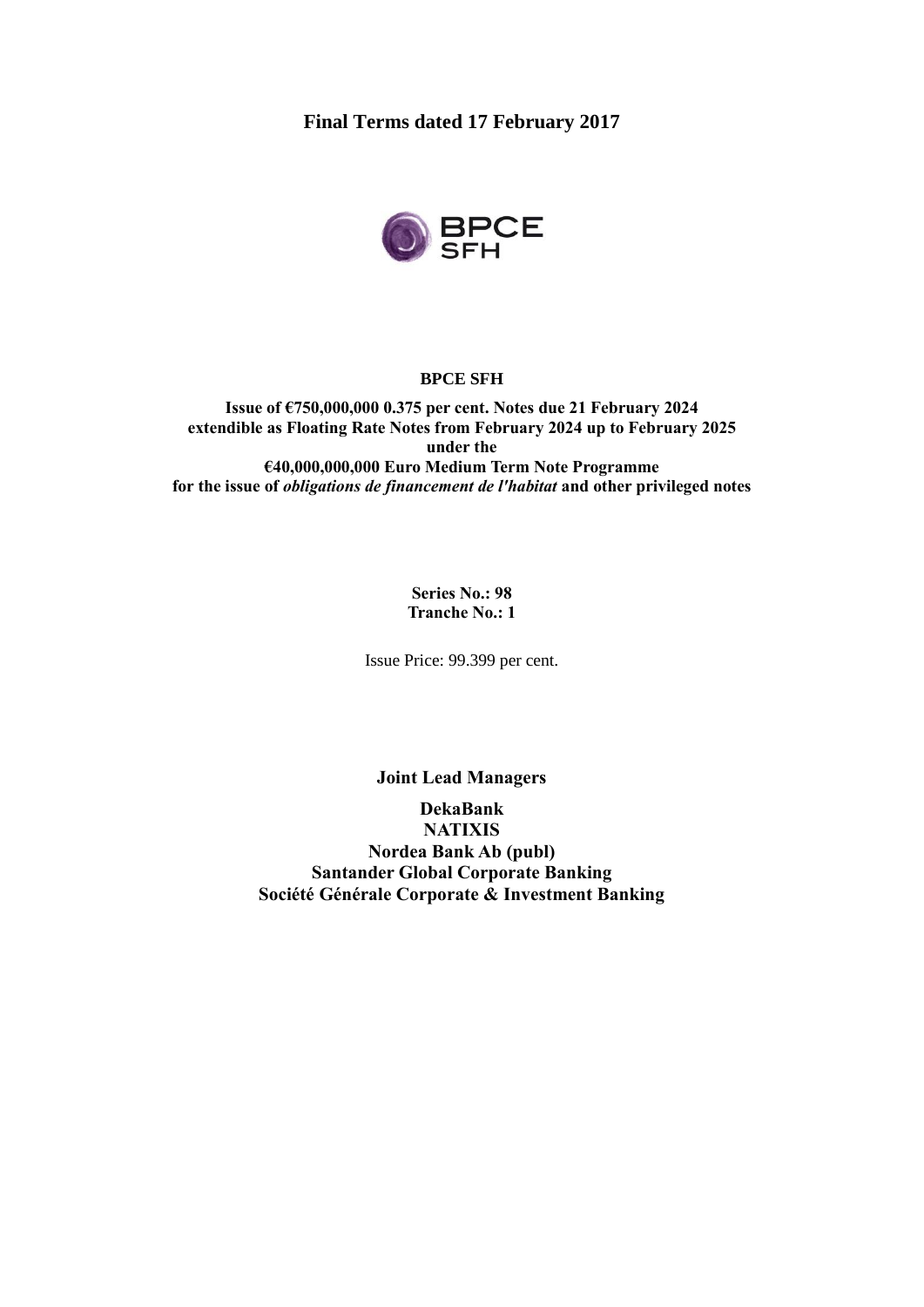#### **PART A - CONTRACTUAL TERMS**

Terms used herein shall be deemed to be defined as such for the purposes of the Conditions set forth in the base prospectus dated 17 May 2016 which received visa No. 16-180 from the *Autorité des marchés financiers* (the "**AMF**") on 17 May 2016, as supplemented by the first supplement dated 29 September 2016 which received visa No. 16-456 from the AMF on 29 September 2016 (together, the "**Base Prospectus**") which together constitute a base prospectus for the purposes of the Prospectus Directive (as defined below).

This document constitutes the final terms (the "**Final Terms**") relating to the notes described herein (the "**Notes**") for the purposes of Article 5.4 of the Prospectus Directive and must be read in conjunction with such Base Prospectus. Full information on the Issuer and the offer of the Notes is only available on the basis of the combination of these Final Terms and the Base Prospectus. The Base Prospectus and these Final Terms are available for viewing on the websites of BPCE (www.bpce.fr) and of the AMF (www.amf-france.org) and during normal business hours at the registered office of the Issuer and at the specified office of the Paying Agent where copies may be obtained.

"**Prospectus Directive**" means Directive 2003/71/EC of the European Parliament and of the Council of 4 November 2003, as amended, and includes any relevant implementing measure of such directive in each relevant Member State of the European Economic Area.

| 1.  | (i)                                  | <b>Series Number:</b>                     | 98                                                                                                                                                                                                                                                                                |  |
|-----|--------------------------------------|-------------------------------------------|-----------------------------------------------------------------------------------------------------------------------------------------------------------------------------------------------------------------------------------------------------------------------------------|--|
|     | (ii)                                 | <b>Tranche Number:</b>                    | 1                                                                                                                                                                                                                                                                                 |  |
| 2.  |                                      | <b>Specified Currency:</b>                | Euro (" $\epsilon$ ")                                                                                                                                                                                                                                                             |  |
| 3.  |                                      | <b>Aggregate Nominal Amount of Notes:</b> |                                                                                                                                                                                                                                                                                   |  |
|     | (i)                                  | Series:                                   | €750,000,000                                                                                                                                                                                                                                                                      |  |
|     | (ii)                                 | Tranche:                                  | €750,000,000                                                                                                                                                                                                                                                                      |  |
| 4.  |                                      | <b>Issue Price:</b>                       | 99.399 per cent. of the Aggregate Nominal<br>Amount of the Tranche                                                                                                                                                                                                                |  |
| 5.  |                                      | <b>Specified Denomination:</b>            | €100,000                                                                                                                                                                                                                                                                          |  |
| 6.  | (i)                                  | <b>Issue Date:</b>                        | 21 February 2017                                                                                                                                                                                                                                                                  |  |
|     | (ii)                                 | <b>Interest Commencement Date:</b>        | <b>Issue Date</b>                                                                                                                                                                                                                                                                 |  |
| 7.  | <b>Final Maturity Date:</b>          |                                           | 21 February 2024                                                                                                                                                                                                                                                                  |  |
| 8.  | <b>Extended Final Maturity Date:</b> |                                           | Specified Interest Payment Date falling on, or<br>nearest to, 21 February 2025                                                                                                                                                                                                    |  |
| 9.  | <b>Interest Basis:</b>               |                                           | Fixed/Floating Rate<br>(further particulars specified below)                                                                                                                                                                                                                      |  |
| 10. | <b>Redemption/Payment Basis:</b>     |                                           | Subject to any purchase and cancellation or early<br>redemption, the Notes will be redeemed on the<br>Final Maturity Date or the Extended Final<br>Maturity Date, as the case may be at 100 per cent.<br>of their Specified Denomination<br>(further particulars specified below) |  |
| 11. |                                      | <b>Change of Interest Basis:</b>          | Applicable - Fixed/Floating Rate<br>(further particulars)<br>specified<br>below<br>in<br>"Fixed/Floating Rate Notes Provisions")                                                                                                                                                  |  |
| 12. |                                      | <b>Put/Call Options:</b>                  | Not Applicable                                                                                                                                                                                                                                                                    |  |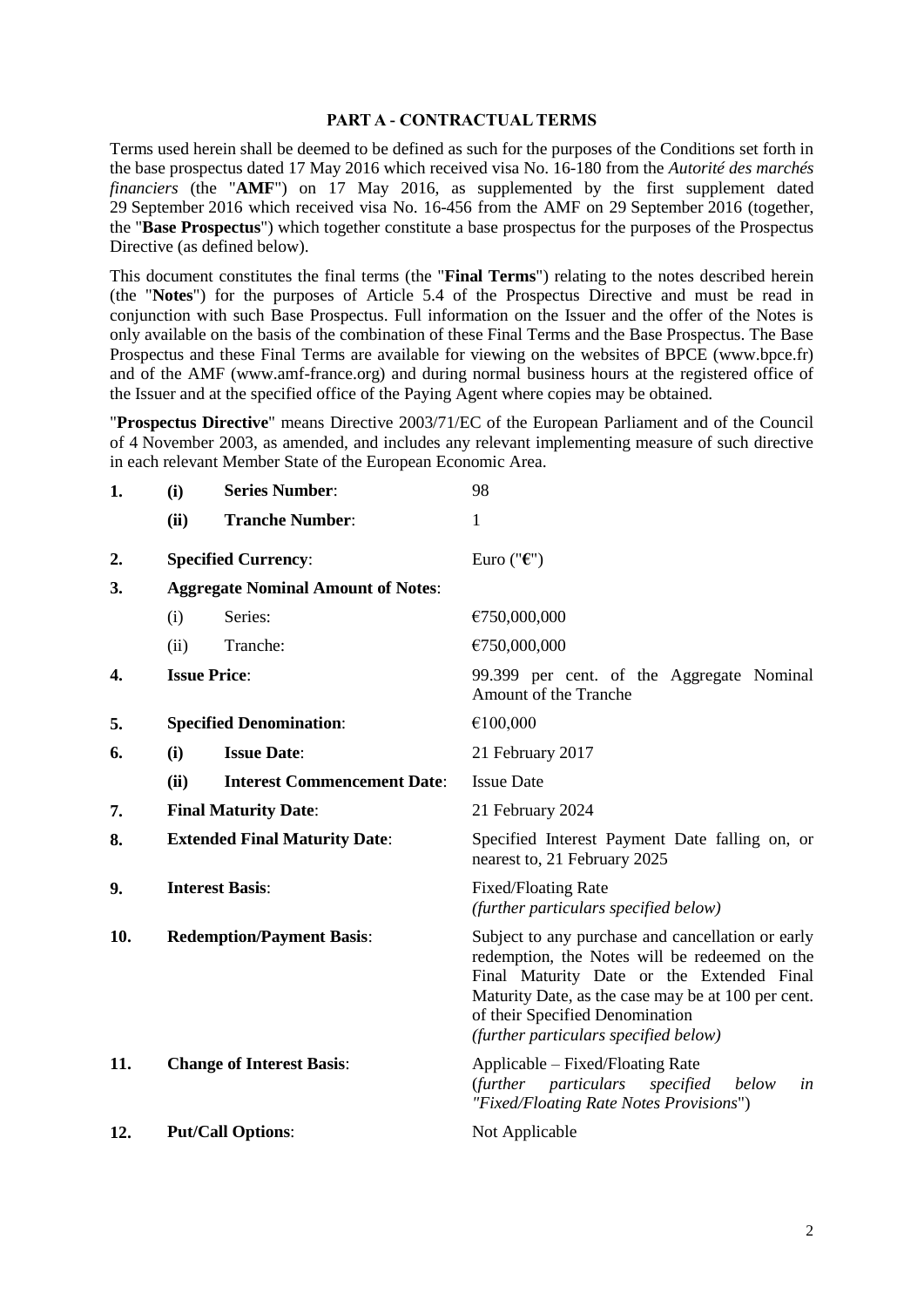| 13. |  |                                    | Date of corporate authorisation for |  |
|-----|--|------------------------------------|-------------------------------------|--|
|     |  | <b>issuance of Notes obtained:</b> |                                     |  |

**issuance of Notes obtained**: Decisions of the *Conseil d'administration* (Board of Directors) of the Issuer dated 16 December 2016 authorising (i) the issue of *obligations de financement de l'habitat* and other resources benefiting from the *privilège* referred to in Article L.513-11 of the French Monetary and Financial Code (*Code monétaire et financier*) up to  $\epsilon$ 2,000,000,000 for the period beginning on 1 January 2017 and ending on 31 December 2017 and (ii) the quarterly programme of borrowings benefiting from such *privilège* up to €1,500,000,000 for the first quarter of 2017.

## **PROVISIONS RELATING TO INTEREST PAYABLE**

| 14. |       | <b>Fixed Rate Notes Provisions:</b>        | Applicable before the Switch Date                                                                                                                                                                                                                                                                                                                                                                                                                                                                                                                                  |
|-----|-------|--------------------------------------------|--------------------------------------------------------------------------------------------------------------------------------------------------------------------------------------------------------------------------------------------------------------------------------------------------------------------------------------------------------------------------------------------------------------------------------------------------------------------------------------------------------------------------------------------------------------------|
|     | (i)   | Rate of Interest:                          | 0.375 per cent. <i>per annum</i> payable annually in arrear                                                                                                                                                                                                                                                                                                                                                                                                                                                                                                        |
|     | (ii)  | <b>Interest Payment Dates:</b>             | 21 February in each year, from and including<br>21 February 2018 up to and including the Final<br><b>Maturity Date</b>                                                                                                                                                                                                                                                                                                                                                                                                                                             |
|     | (iii) | <b>Fixed Coupon Amount:</b>                | Rate of Interest $\times$ Specified Denomination $\times$ Day<br>Count Fraction (i.e. $\epsilon$ 375 per $\epsilon$ 100,000 in Specified<br>Denomination)                                                                                                                                                                                                                                                                                                                                                                                                          |
|     | (iv)  | <b>Broken Amount:</b>                      | Not Applicable                                                                                                                                                                                                                                                                                                                                                                                                                                                                                                                                                     |
|     | (v)   | Day Count Fraction (Condition<br>$5(a)$ :  | Actual/Actual-ICMA                                                                                                                                                                                                                                                                                                                                                                                                                                                                                                                                                 |
|     | (vi)  | <b>Determination Dates:</b>                | 21 February in each year                                                                                                                                                                                                                                                                                                                                                                                                                                                                                                                                           |
|     | (vii) | Payment on non-Business Days:              | As per Conditions                                                                                                                                                                                                                                                                                                                                                                                                                                                                                                                                                  |
| 15. |       | <b>Floating Rate Notes Provisions:</b>     | Applicable after the Switch Date                                                                                                                                                                                                                                                                                                                                                                                                                                                                                                                                   |
|     | (i)   | <b>Interest Periods:</b>                   | The period from and including the Final Maturity Date<br>to but excluding the first Specified Interest Payment<br>Date and each successive period from and including a<br>Specified Interest Payment Date to but excluding the<br>next succeeding Specified Interest Payment Date, up to<br>and excluding the Extended Final Maturity Date or, if<br>earlier, the Specified Interest Payment Date on which<br>the Notes are redeemed in full, all such dates being<br>subject to adjustment in accordance with the Business<br>Day Convention set out in (v) below |
|     | (ii)  | Specified<br>Interest<br>Payment<br>Dates: | Payable monthly in arrear on the $21st$ of each month<br>from and including 21 March 2024 up to and including<br>21 February 2025, all such dates being subject to<br>adjustment in accordance with the Business Day<br>Convention set out in (v) below                                                                                                                                                                                                                                                                                                            |
|     | (iii) | First Specified Interest Payment<br>Date:  | Specified Interest Payment Date falling on, or nearest<br>to, 21 March 2024                                                                                                                                                                                                                                                                                                                                                                                                                                                                                        |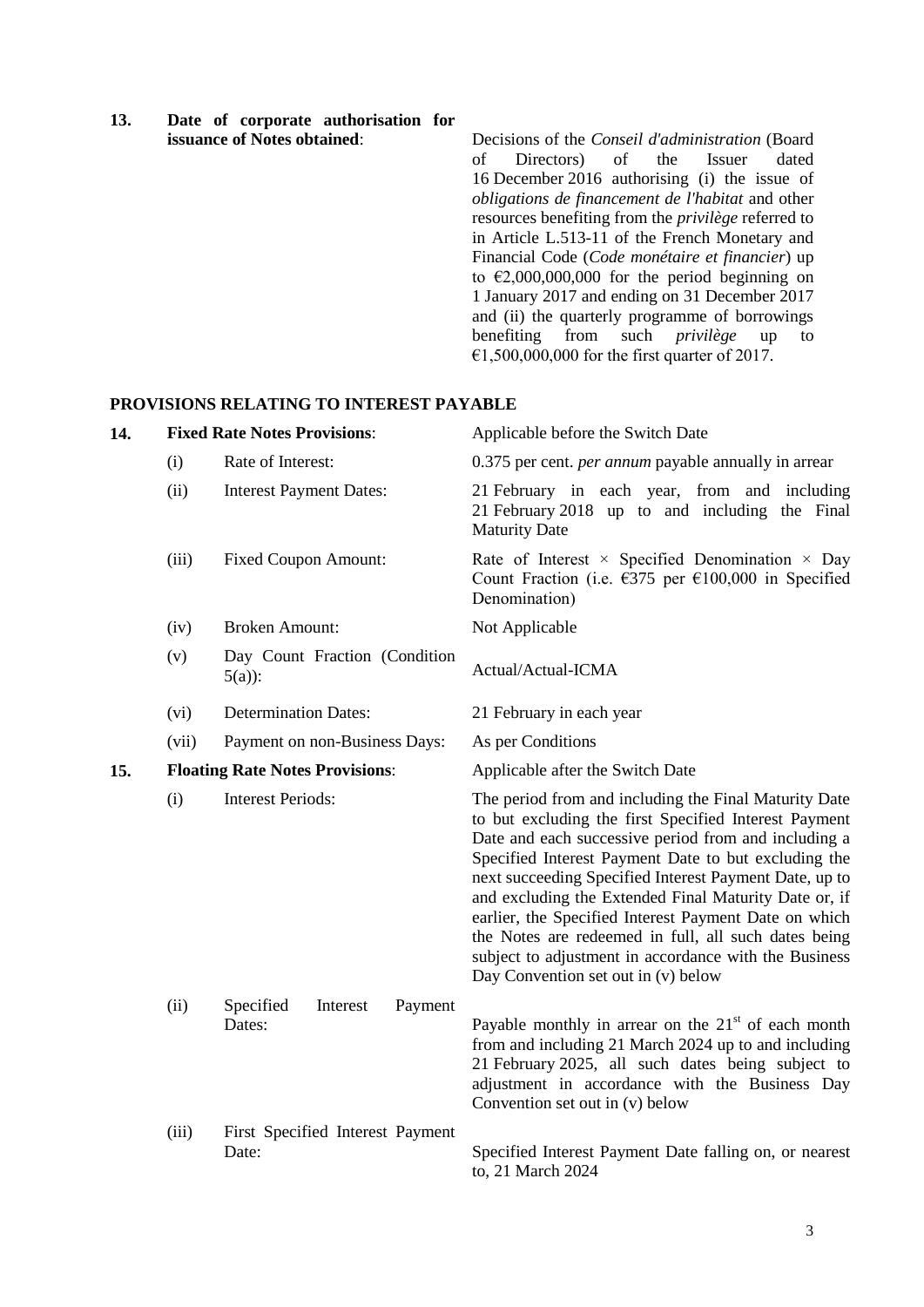|     | (iv)               | <b>Interest Period Date:</b>                                                                                           | Specified Interest Payment Date                                                                                                                                   |
|-----|--------------------|------------------------------------------------------------------------------------------------------------------------|-------------------------------------------------------------------------------------------------------------------------------------------------------------------|
|     | (v)                | <b>Business Day Convention:</b>                                                                                        | Modified Following Business Day Convention                                                                                                                        |
|     | (vi)               | Business Centre (Condition $5(a)$ ):                                                                                   | Not Applicable                                                                                                                                                    |
|     | (vii)              | Manner in which the Rate of<br>Interest is/are to be determined:                                                       | <b>Screen Rate Determination</b>                                                                                                                                  |
|     | (viii)             | Party responsible for calculating<br>the Rate of Interest and/or<br>Interest Amount (if not the<br>Calculation Agent): | Not Applicable                                                                                                                                                    |
|     | (ix)               | Rate<br>Screen<br>Determination<br>(Condition $5(c)(iii)(C)$ ):                                                        | Applicable                                                                                                                                                        |
|     |                    | <b>Relevant Rate:</b>                                                                                                  | <b>EURIBOR 1 month</b>                                                                                                                                            |
|     |                    | <b>Interest Determination Dates:</b>                                                                                   | Two TARGET Business Days prior to the first day in<br>each Interest Period                                                                                        |
|     |                    | Relevant Screen Page:                                                                                                  | <b>Reuters EURIBOR01</b>                                                                                                                                          |
|     |                    | Relevant Screen Page Time:<br>۰.                                                                                       | Not Applicable                                                                                                                                                    |
|     | (x)                | FBF Determination (Condition<br>$5(c)(iii)(B))$ :                                                                      | Not Applicable                                                                                                                                                    |
|     | $(x_i)$            | ISDA Determination (Condition<br>$5(c)(iii)(A))$ :                                                                     | Not Applicable                                                                                                                                                    |
|     | (xii)              | Margin:                                                                                                                | $+0.06$ per cent. <i>per annum</i>                                                                                                                                |
|     | (xiii)             | Rate Multiplier:                                                                                                       | Not Applicable                                                                                                                                                    |
|     | (xiv)              | Minimum Rate of Interest:                                                                                              | 0.00 per cent. <i>per annum</i>                                                                                                                                   |
|     | $\left( xy\right)$ | Maximum Rate of Interest:                                                                                              | Not Applicable                                                                                                                                                    |
|     | (xvi)              | Day Count Fraction (Condition<br>$5(a)$ :                                                                              | Actual/360                                                                                                                                                        |
| 16. |                    | <b>Fixed/Floating Rate Notes Provisions:</b>                                                                           | Applicable                                                                                                                                                        |
|     | (i)                | <b>Issuer Change of Interest Basis:</b>                                                                                | Not Applicable                                                                                                                                                    |
|     | (ii)               | Automatic Change of Interest<br>Basis:                                                                                 | Applicable                                                                                                                                                        |
|     | (iii)              | Rate of Interest applicable to the<br>Interest Periods preceding the<br>Switch Date (excluded):                        | Determined in accordance with Condition $5(b)$ , as<br>though the Note was a Fixed Rate Note with further<br>variables set out in item 14 of these Final Terms    |
|     | (iv)               | Rate of Interest applicable to the<br>Interest Periods following the<br>Switch Date (included):                        | Determined in accordance with Condition $5(c)$ , as<br>though the Note was a Floating Rate Note with further<br>variables set out in item 15 of these Final Terms |
|     | (v)                | <b>Switch Date:</b>                                                                                                    | 21 February 2024                                                                                                                                                  |
|     | (vi)               | Minimum notice period required<br>for notice from the Issuer:                                                          | Not Applicable                                                                                                                                                    |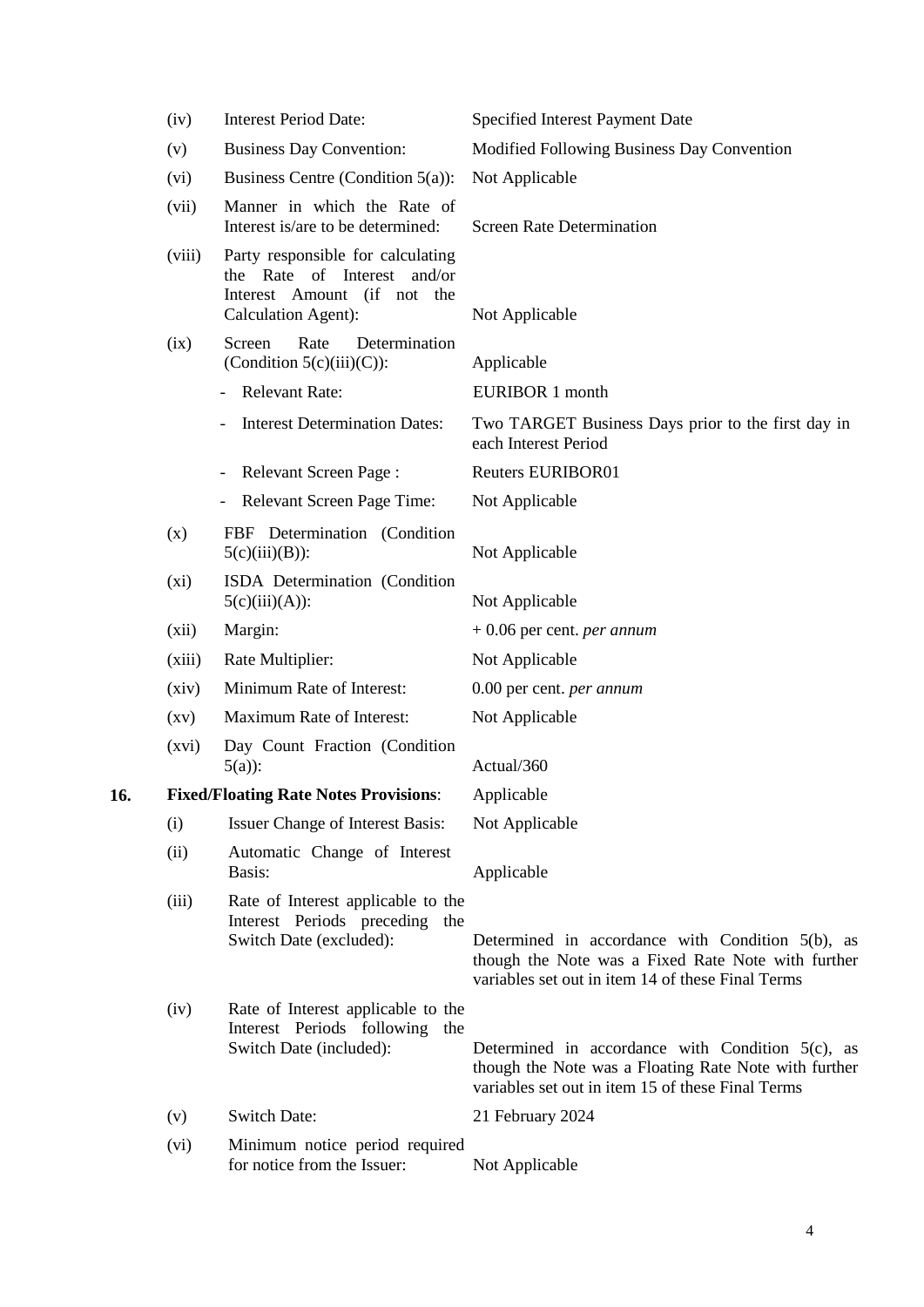| 17. | <b>Zero Coupon Notes Provisions</b>                                                                            | Not Applicable                                                                       |
|-----|----------------------------------------------------------------------------------------------------------------|--------------------------------------------------------------------------------------|
|     | PROVISIONS RELATING TO REDEMPTION                                                                              |                                                                                      |
| 18. | <b>Call Option:</b>                                                                                            | Not Applicable                                                                       |
| 19. | <b>Put Option:</b>                                                                                             | Not Applicable                                                                       |
| 20. | Final Redemption Amount of each<br>Note:                                                                       | €100,000<br>€100,000<br>Specified<br>in<br>per<br>Denomination                       |
| 21. | <b>Redemption by Instalment:</b>                                                                               | Not Applicable                                                                       |
| 22. | <b>Early Redemption Amount:</b>                                                                                |                                                                                      |
|     | Early Redemption Amount of each Note<br>payable on early redemption as set out in<br>the Terms and Conditions: | €100,000<br>in<br>€100,000<br>Specified<br>per<br>Denomination                       |
| 23. | <b>Purchases (Condition 6(h)):</b>                                                                             | The Notes purchased may be held and resold as<br>set out in the Terms and Conditions |

### **GENERAL PROVISIONS APPLICABLE TO THE NOTES**

| 24. | <b>Governing law:</b> |                                                                                                                                                                    | French law                      |
|-----|-----------------------|--------------------------------------------------------------------------------------------------------------------------------------------------------------------|---------------------------------|
| 25. | <b>Form of Notes:</b> |                                                                                                                                                                    | Dematerialised Notes            |
|     | (i)                   | Form of Dematerialised Notes:                                                                                                                                      | Bearer form <i>(au porteur)</i> |
|     | (ii)                  | <b>Registration Agent:</b>                                                                                                                                         | Not Applicable                  |
|     | (iii)                 | Temporary Global Certificate:                                                                                                                                      | Not Applicable                  |
| 26. |                       | Financial Centre or other<br>special<br>provisions relating to payment dates<br>for the purposes of Condition $7(g)$ :                                             | Not Applicable                  |
| 27. | to                    | <b>Talons for future Coupons or Receipts</b><br>attached<br><b>Definitive</b><br>to<br>be<br><b>Materialised Notes (and dates on which</b><br>such Talons mature): | Not Applicable                  |
| 28. | Masse:                |                                                                                                                                                                    | Contractual Masse shall apply   |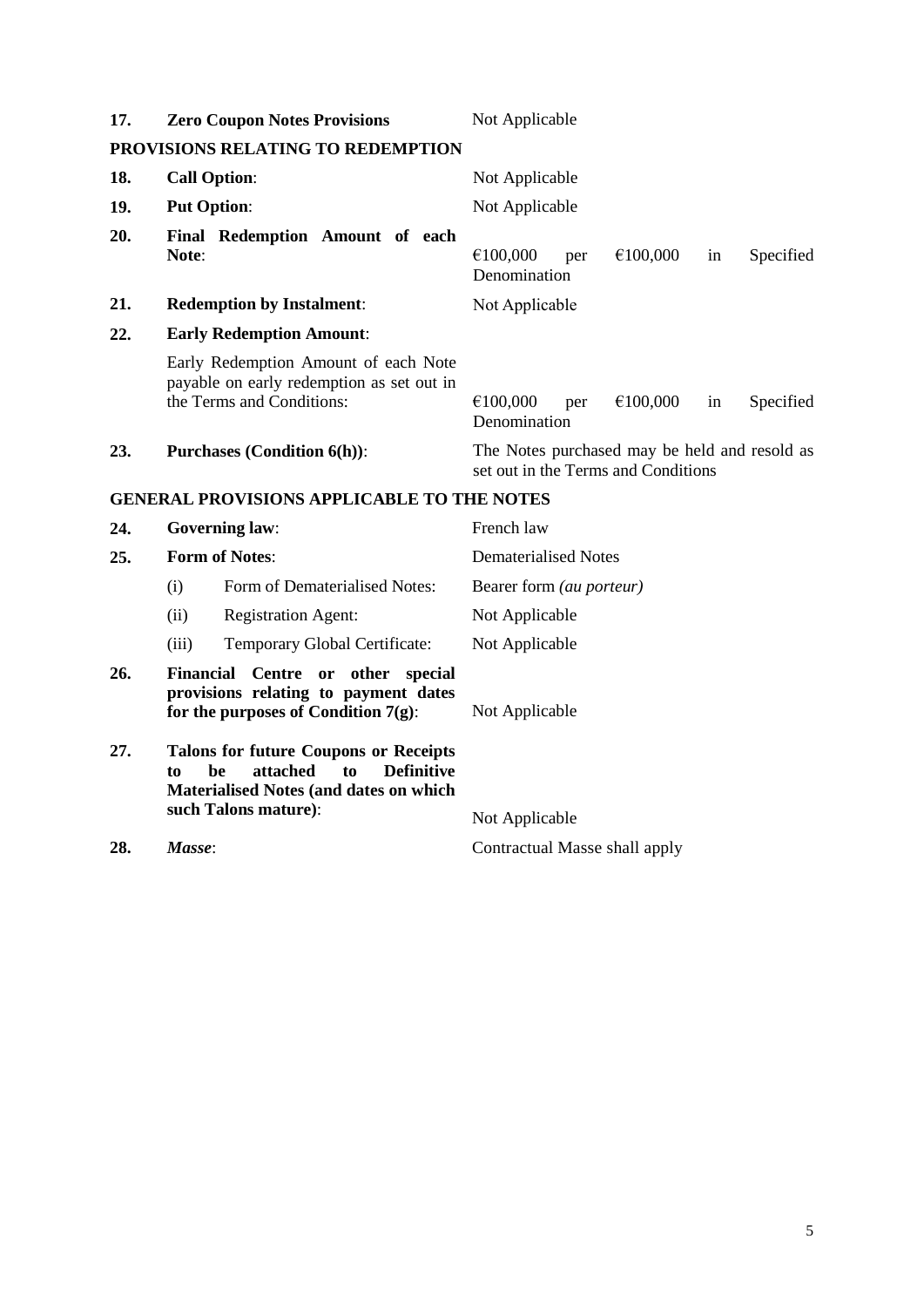# **RESPONSIBILITY**

I accept responsibility for the information contained in these Final Terms. Signed on behalf of BPCE SFH: By: Roland Charbonnel, *Directeur Général* Duly authorised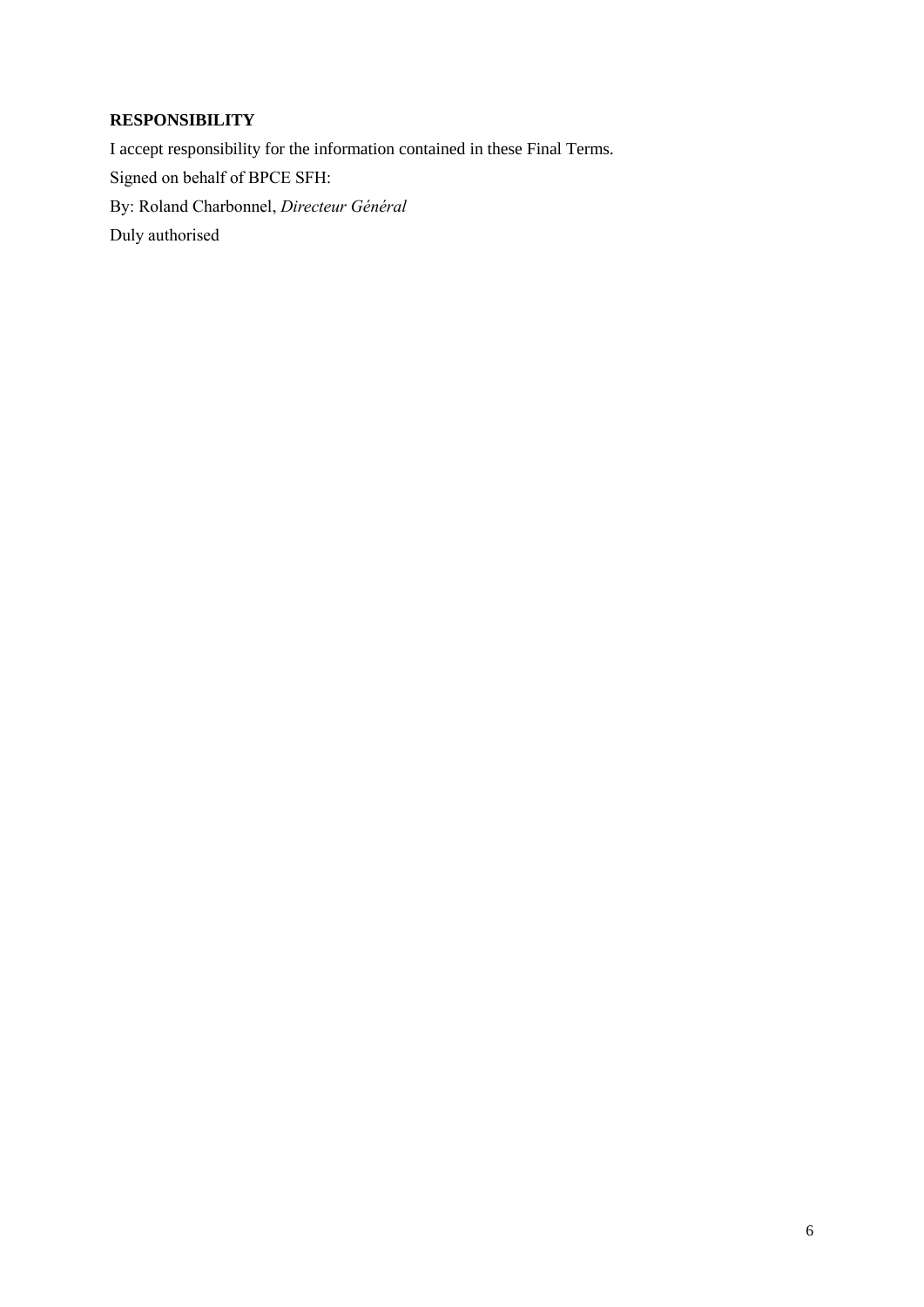### **PART B - OTHER INFORMATION**

### **1. LISTING AND ADMISSION TO TRADING**

| (i)   | Listing:                                                                                                                                                                                               | <b>Euronext Paris</b>                                                                                                                                                                                                                                         |
|-------|--------------------------------------------------------------------------------------------------------------------------------------------------------------------------------------------------------|---------------------------------------------------------------------------------------------------------------------------------------------------------------------------------------------------------------------------------------------------------------|
| (ii)  | (a) Admission to trading:                                                                                                                                                                              | Application has been made by the Issuer (or on its<br>behalf) for the Notes to be admitted to trading on<br>Euronext Paris with effect from the Issue Date                                                                                                    |
|       | (b) Regulated Markets or equivalent<br>markets on which, to the knowledge of<br>the Issuer, securities of the same class of<br>the Notes to be admitted to trading are<br>already admitted to trading: | Not Applicable                                                                                                                                                                                                                                                |
| (iii) | Estimate of total expenses related to<br>admission to trading:                                                                                                                                         | $£10,800$ (including the AMF fees)                                                                                                                                                                                                                            |
| 2.    | <b>RATINGS</b>                                                                                                                                                                                         |                                                                                                                                                                                                                                                               |
|       | Ratings:                                                                                                                                                                                               | The Notes are expected to be rated:                                                                                                                                                                                                                           |
|       |                                                                                                                                                                                                        | AAA by Standard & Poor's Credit Market<br>Services Europe Limited; and                                                                                                                                                                                        |
|       |                                                                                                                                                                                                        | Aaa by Moody's Investors Service Ltd.                                                                                                                                                                                                                         |
|       |                                                                                                                                                                                                        | Each of the above agencies is established in the<br>European Union and registered under Regulation<br>(EC) No. 1060/2009 of the European Parliament<br>and the Council of 16 September 2009 on credit<br>agencies,<br>amended<br>(the<br>"CRA<br>rating<br>as |

# **3. INTERESTS OF NATURAL AND LEGAL PERSONS INVOLVED IN THE ISSUE**

Save as discussed in sections "Subscription and Sale" and "Risk factors – Risks related to the Issuer - Certain conflicts of interest" of the Base Prospectus, so far as the Issuer is aware, no person involved in the offer of the Notes has an interest material to the issue.

CRA Regulation

**Regulation**") and included in the list of registered credit rating agencies published on the website of the European Securities and Markets Authority (www.esma.europa.eu) in accordance with the

### **4. YIELD**

|    |     | Indication of yield:                                                                 | 0.4625 per cent. per annum |  |
|----|-----|--------------------------------------------------------------------------------------|----------------------------|--|
| 5. |     | <b>OPERATIONAL INFORMATION</b>                                                       |                            |  |
|    |     | <b>ISIN</b> Code:                                                                    | FR0013238219               |  |
|    |     | Common Code:                                                                         | 156773972                  |  |
|    |     | Depositaries:                                                                        |                            |  |
|    | (a) | Euroclear France to act as Central<br>Depositary:                                    | Yes                        |  |
|    | (b) | Common Depositary for Euroclear<br>Bank and Clearstream Banking,<br>société anonyme: | No                         |  |